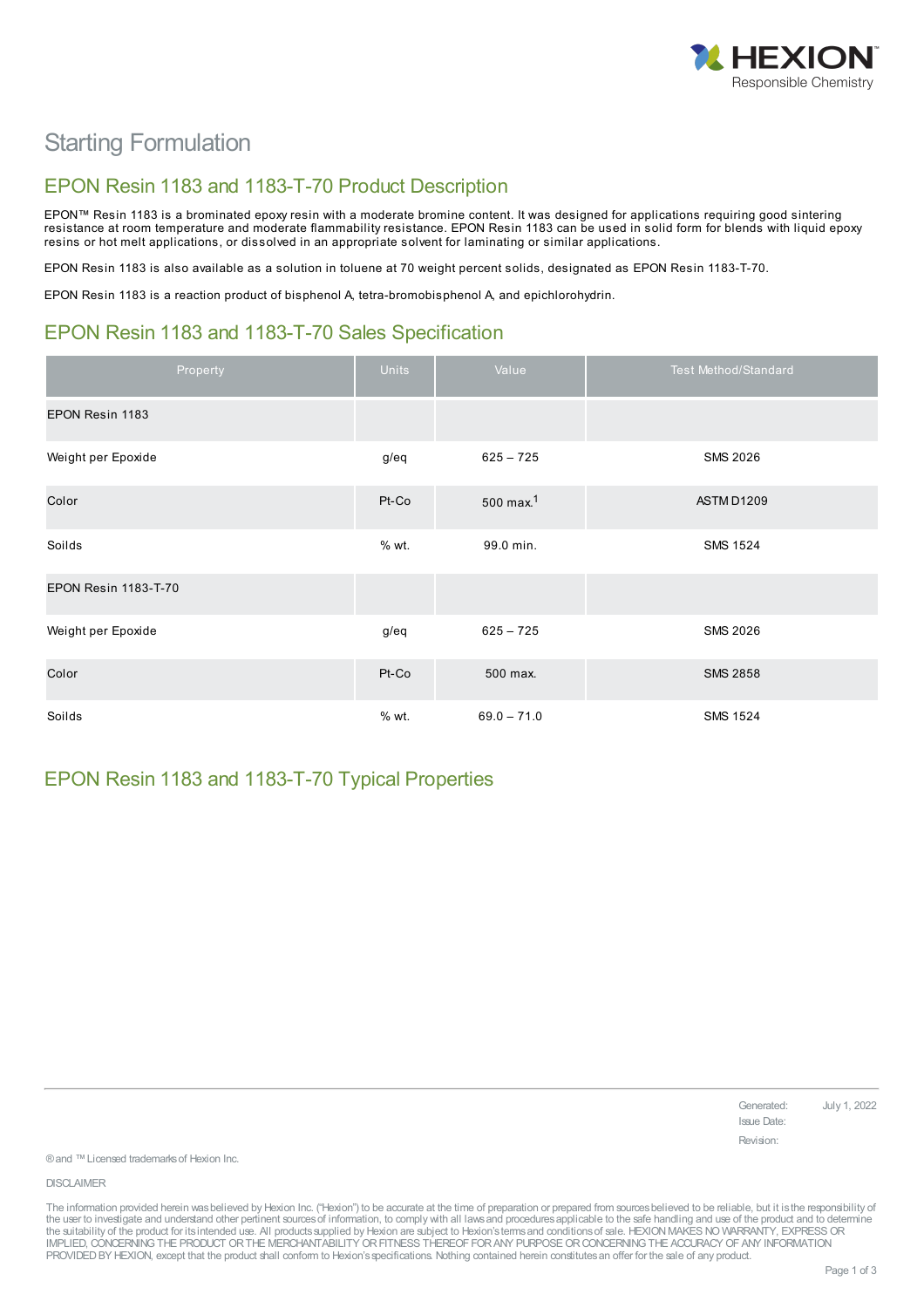| Property               | Units             | Value                      | Test Method/Standard |
|------------------------|-------------------|----------------------------|----------------------|
| EPON Resin 1183        |                   |                            |                      |
| Viscosity at 25°C      | P                 | $---$                      |                      |
| <b>Bromine Content</b> | % wt.             | 42                         |                      |
| Softening Point        | $^{\circ}{\rm C}$ | 95                         |                      |
| Density at 25°C        | g/cc              | 1.73                       |                      |
| Appearance             |                   | Off white coarse powder    |                      |
| EPON Resin 1183-T-70   |                   |                            |                      |
| Viscosity at 25°C      | $\sf P$           | 3.5                        |                      |
| <b>Bromine Content</b> | % wt.             | 42                         |                      |
| Softening Point        | $^{\circ}{\rm C}$ | $---$                      |                      |
| Density at 25°C        | $g/\mathrm{cc}$   | 1.35                       |                      |
| Appearance             |                   | Transparent viscous liquid |                      |

### EPON Resin 1183 and 1183-T-70 Processing/How to use

#### Applications

EPON Resin 1183 offers alternatives for formulators seeking replacements for tetrabromobisphenol A, octa- and decabromodiphenyl oxides, antimony trioxide, phosphorus compounds, and other flame retardant additives for a variety of applications, including coatings, laminating, and composites. EPON Resin 1183 in solid form is most appropriate for those applications that require a moderate bromine level and resistance to sintering at room temperature. EPON Resin 1183-T-70 provides the material in solution for ease of processing with solvent-based systems.

#### Processing

The effects of temperature on the typical viscosity of EPON Resin 1183 are provided by Figure 1. The physical characteristics of non-sintering solid at room temperature, low melt viscosity at elevated temperatures, good solubility in a variety of epoxy resins and solvents, and moderate bromine content make EPON Resin 1183 a good choice for a wide variety of processing techniques. In epoxy based resin systems, 10-20 weight percent bromine from EPON Resin 1183 is generally sufficient to impart the desired level of flammability resistance.

Figure 1 / Temperature-viscosity relationship of EPON™ Resin 1183

EPON Resin 1183 is soluble in a wide variety of ketone, aromatic hydrocarbon, and ether alcohol type solvents used in manufacturing flame retardant materials. Gardner-Holdt viscosities are listed below for some typical high solids solutions of this resin:

> Generated: July 1, 2022 Issue Date: Revision:

® and ™ Licensed trademarks of Hexion Inc.

DISCLAIMER

The information provided herein was believed by Hexion Inc. ("Hexion") to be accurate at the time of preparation or prepared from sources believed to be reliable, but it is the responsibility of the user to investigate and understand other pertinent sources of information, to comply with all laws and procedures applicable to the safe handling and use of the product and to determine the suitability of the product for its intended use. All products supplied by Hexion are subject to Hexion's terms and conditions of sale. HEXION MAKES NO WARRANTY, EXPRESS OR<br>IMPLIED, CONCERNING THE PRODUCT OR THE MERCHAN PROVIDED BY HEXION, except that the product shall conform to Hexion's specifications. Nothing contained herein constitutes an offer for the sale of any product.